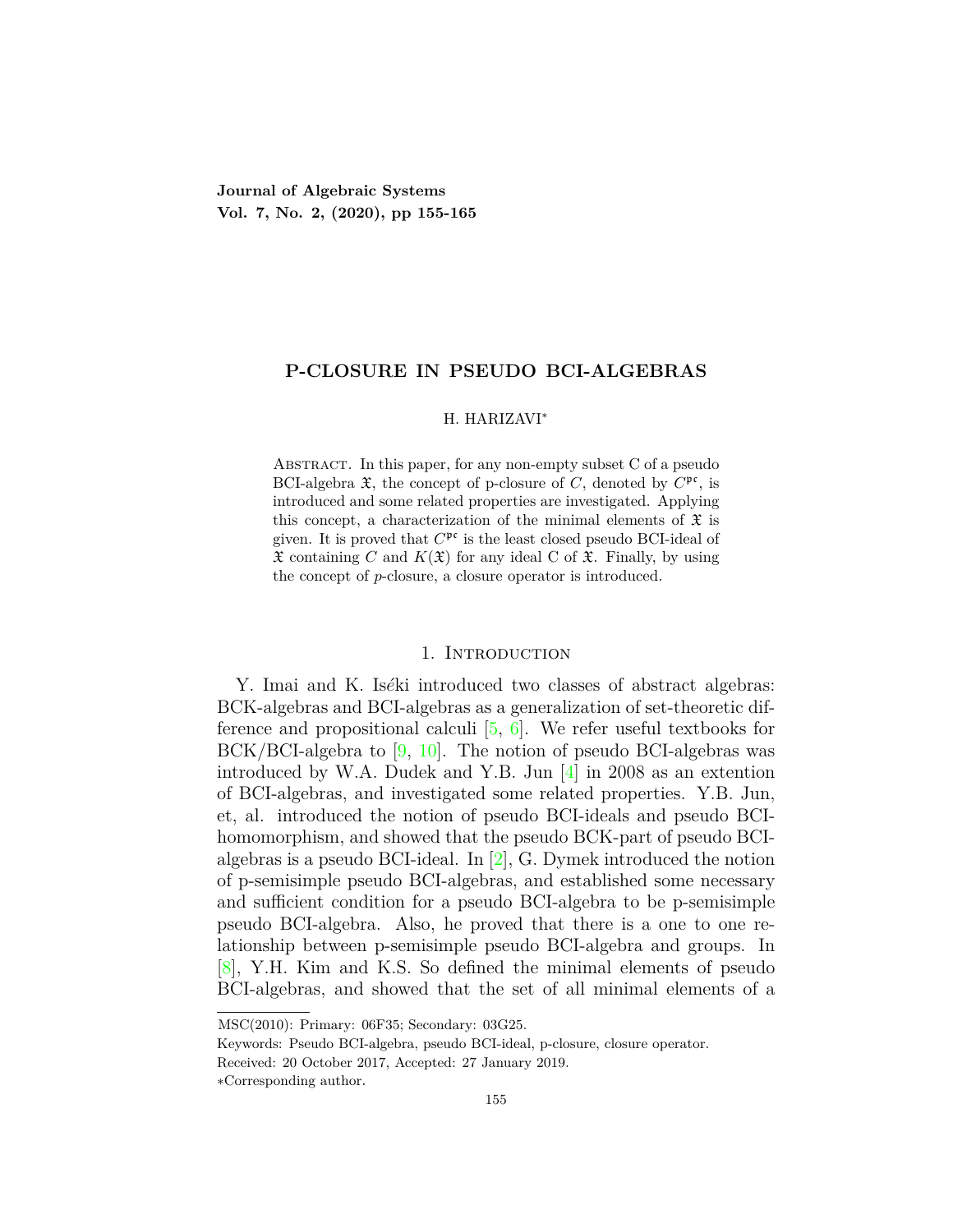pseudo BCI-algebra X forms a subalgebra of X. Recently, G. Dymek [[1\]](#page-10-7) introduced the notion of period of elements of pseudo BCI-algebras and investigated their properties. It is known that for any non-empty subset C of a BCI-algebra  $\mathfrak{X}$ , the generated ideal  $\langle C \cup C^{\circ} \rangle$  is the least closed ideal of  $\mathfrak{X}$  containing C, where  $C^{\circ} = \{0 \times x \mid x \in C\}$  [[10\]](#page-10-3). According to this fact, for any non-empty subset C of a pseudo *BCI*algebra  $\mathfrak{X}$ , the concept of p-closure of C, denoted by  $C^{\mathfrak{pc}}$ , is defined as  $C^{\mathfrak{pc}} := \{x \in X \mid a * x \in C \text{ and } a \diamond x \in C \text{ for some } a \in C\},\$ and some related properties are investigated. Applying this concept, a characterization of the minimal elements of *X* is given. A necessary and sufficient condition for a pseudo *BCI*-algebra to be a p-semisimple BCI-algebra is given. It is proved that  $C^{\mathfrak{pc}}$  is the least closed pseudo BCI-ideal containing C and  $K(\mathfrak{X})$  for any ideal C of  $\mathfrak{X}$ . Finally, by using the concept of *p*-closure, a closure operator is introduced.

## 2. Preliminary

In this section, we review some definitions and properties that will be used in this paper. For more details, we refer the reader to [\[9](#page-10-2), [4](#page-10-4)].

An algebra (*X, ∗,* 0) of type (2,0) is called a *BCI*-algebra if it satisfies the following conditions: for any  $x, y, z \in X$ ,

BCI-1:  $((x * y) * (x * z)) * (z * y) = 0$ ,

BCI-2:  $x * 0 = 0$ ,

BCI-3:  $x * y = 0$  and  $y * x = 0$  imply  $x = y$ .

A *BCI*-algebra  $(X, *, 0)$  satisfying  $0 * x = 0$  for all  $x \in X$  is called a *BCK*-algebra.

In any *BCI*-algebra (and *BCK*-algebra) *X*, one can define a partial order  $\leq$  by putting  $x \leq y$  if and only if  $x * y = 0$ .

**Definition 2.1.** A pseudo *BCI*-algebra is a structure  $\mathfrak{X} = (X, \preceq)$ *,*  $\ast$ ,  $\diamond$ , 0), where  $\preceq$  is a binary relation on set *X*,  $\ast$  and  $\diamond$  are binary operations on *X* and 0 is an elements of *X* satisfying the following axioms: for all  $x, y, z \in X$ ,

- $(a_1)$   $(x * y) \diamond (x * z) \preceq z * y$ ,  $(x \diamond y) * (x \diamond z) \preceq z \diamond y$ ,
- $(a_2)$   $x * (x \diamond y) \preceq y$ ,  $x \diamond (x * y) \preceq y$ ,
- $(a_3)$   $x \preceq x$ ,
- $(a_4)$   $x \preceq y, y \preceq x \Longrightarrow x = y$ ,
- $(a_5)$   $x \preceq y \Longleftrightarrow x \ast y = 0 \Longleftrightarrow x \diamond y = 0.$

A pseudo *BCI*-algebra  $\mathfrak{X} = (X, \preceq, *, \diamond, 0)$  satisfying  $0 \preceq x$  for all  $x \in X$  is called a pseudo *BCK*-algebra.

It is obvious that every pseudo *BCI*-algebra (resp: pseudo *BCK*algebra) satisfying  $x * y = x \diamond y$  for any  $x, y \in X$  is a *BCI*-algebra (resp: *BCK*-algebra).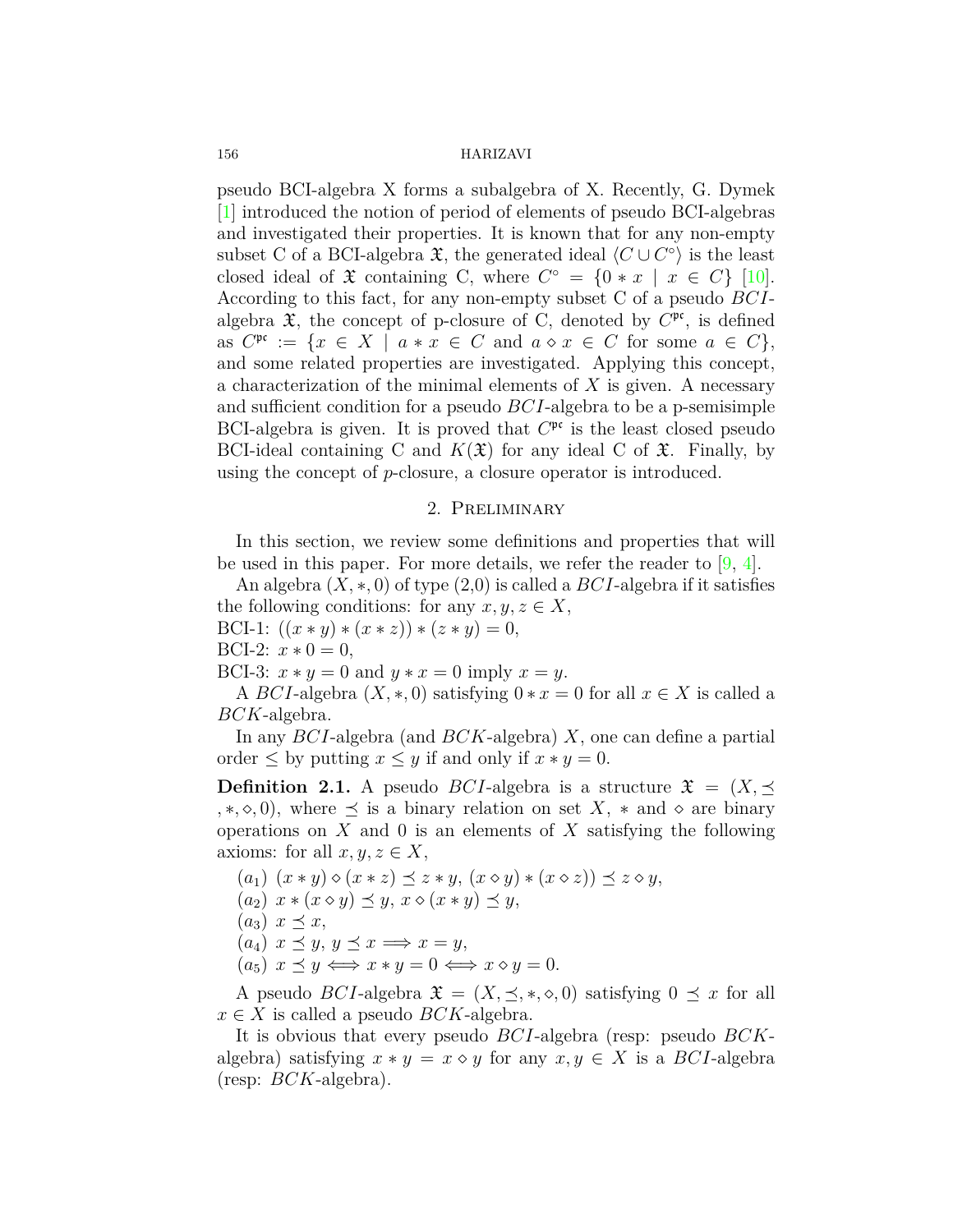Any pseudo *BCI*-algebra  $\mathfrak X$  satisfies the following conditions: for any  $x, y, z \in X$ ,

 $(p_1)$   $x \preceq 0 \Rightarrow x = 0$ ,  $(p_2)$   $x \preceq y \Rightarrow x * z \preceq y * z, x \diamond z \preceq y \diamond z,$  $(p_3)$   $x \preceq y \Rightarrow z * y \preceq z * x, z \diamond y \preceq z \diamond x$  $(p_4)$   $x \leq y, y \leq z \Rightarrow x \leq z$ ,  $(p_5)$   $(x * y) \diamond z = (x \diamond z) * y$  $(p_6)$   $x * y \preceq z \Leftrightarrow x \diamond z \preceq y$ ,  $(p_7)$   $(x * y) * (z * y) \preceq x * z$ ,  $(x \diamond y) \diamond (z \diamond y) \preceq x \diamond z$ ,  $(p_8)$   $x * (x \diamond (x * y)) = x * y \text{ and } x \diamond (x * (x \diamond y)) = x \diamond y,$  $(p_9)$   $x * 0 = x = x \diamond 0,$  $(p_{10})$   $x * x = 0 = x \diamond x,$  $(p_{11})$   $0 * (x \diamond y) \preceq y \diamond x$ ,  $(p_{12})$   $0 \diamond (x * y) \preceq y * x$ ,  $(p_{13})$  0 *∗*  $x = 0 \diamond x$ ,  $(p_{14})$  0  $*(x * y) = (0 * x) \diamond (0 * y),$  $(p_{15})$  0  $\diamond$   $(x \diamond y) = (0 \diamond x) * (0 \diamond y).$ 

For any *BCI*-algebra (and *BCK*-algebra) *X*, using axioms (*a*3), (*a*4) and property  $(p_3)$ , the relation order  $\prec$  defined by axiom  $(a_5)$ , that is,

 $(\forall x, y \in X) \ x \preceq y \Longleftrightarrow x * y = 0 \Longleftrightarrow x \diamond y = 0,$ 

is a partial order.

A non-empty subset *S* of a pseudo *BCI*-algebra X is called a subalgebra of  $\mathfrak{X}$  if  $x * y \in S$  and  $x \diamond y \in S$  for all  $x, y \in S$ . It is easily seen that the set  $K(\mathfrak{X}) = \{x \in X \mid 0 \leq x\}$  is a subalgebra of  $\mathfrak{X}$  (called the maximal pseudo *BCK*-algebra of  $\mathfrak{X}$ ). Then  $(K(\mathfrak{X}), \preceq, *, \diamond, 0)$  is a pseudo *BCK*-algebra and so a pseudo *BCI*-algebra X is a pseudo *BCK*-algebra if and only if  $X = K(\mathfrak{X})$ .

An element *a* of a pseudo *BCI*-algebra *X* is called minimal if for any  $x \in X$  the following holds:

$$
a\preceq x\Longrightarrow a=x.
$$

We will denote by  $M(\mathfrak{X})$  the set of all minimal elements of X. Obviously,  $0 \in M(\mathfrak{X})$ . In [\[6\]](#page-10-1), it has proved that *a* ∈ *X* is minimal if and only if  $a = 0*(0\diamond a)$  if and only if  $a = 0*x$  for some  $x \in X$ . Therefore  $M(\mathfrak{X}) = \{x \in X \mid x = 0 \diamond (0 * x)\} = \{0 * x \mid x \in X\}.$  A pseudo *BCI*-algebra  $\mathfrak X$  is called *p*-semisimple if any element of X is minimal. It is easily to seen that  $K(\mathfrak{X}) \cap M(\mathfrak{X}) = \{0\}.$ 

<span id="page-2-0"></span>**Proposition 2.2.** [\[2](#page-10-5)] *Let* X *be a pseudo BCI-algebra. Then for any*  $x, y \in X$  *the following are equivalent:* 

(i) X *is a p-semisimple,*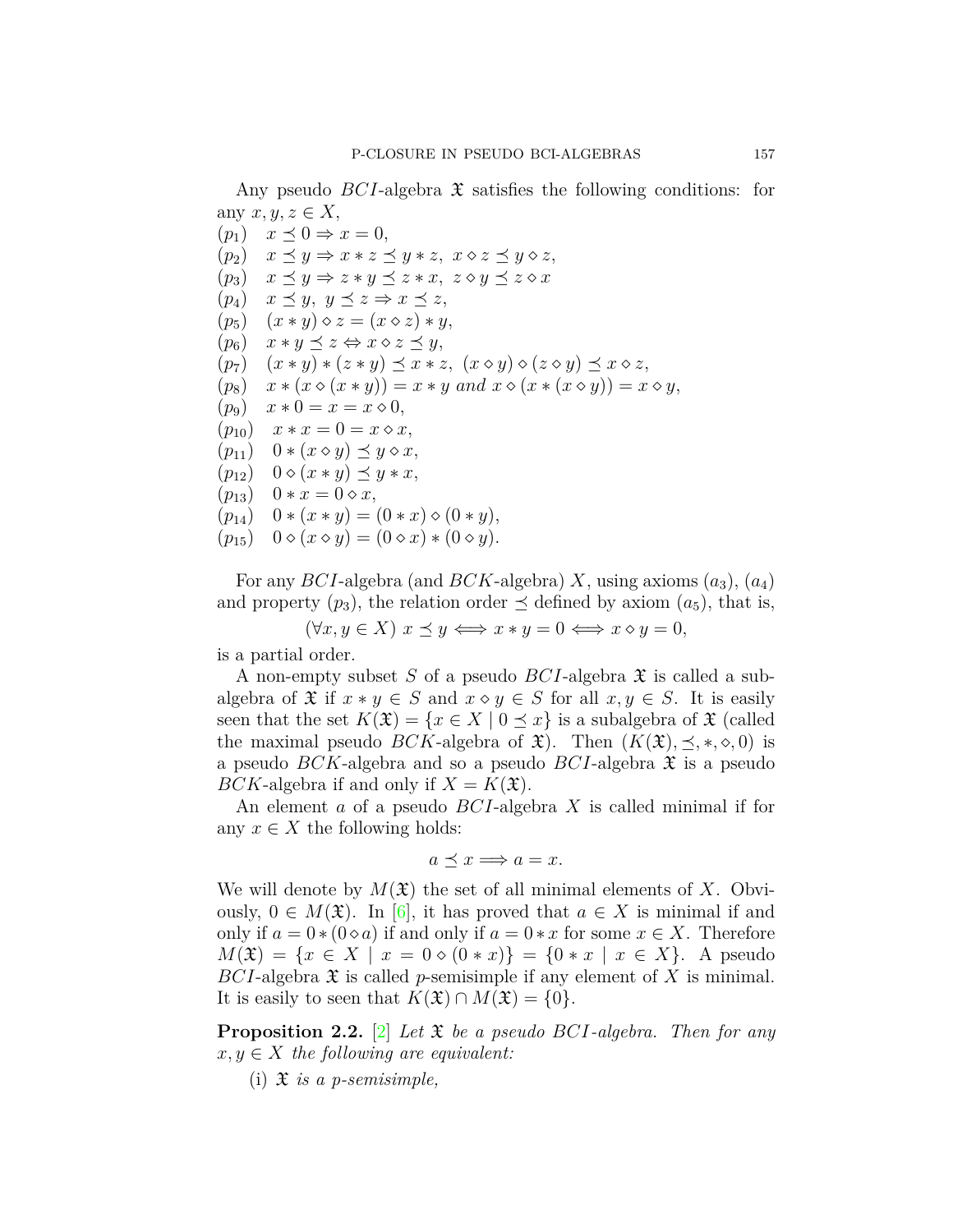(ii)  $x * (x \diamond y) = y = x \diamond (x * y)$ , (iii)  $0 * (0 \diamond x) = x = 0 \diamond (0 * x)$ .

For any minimal element  $a \in X$ , the branch of *a* is defined by  $V(a) :=$  ${x \in X \mid x \succeq a}$ . Obviously,  $a \in V(a)$  and hence  $V(a) \neq \emptyset$ .

Let *X* be a pseudo-*BCI*-algebra. For any none-empty subset *J* of *X* and any element  $y \in X$  we denote

$$
*(y, J) := \{ x \in X \mid x * y \in J \} \text{ and } \diamond (y, J) := \{ x \in X \mid x \diamond y \in J \}.
$$

**Definition 2.3.** [[7\]](#page-10-8) A subset *J* of a pseudo *BCI*-algebra *X* is called a pseudo *BCI*-ideal of  $\mathfrak X$  if

 $(II)$  0 ∈ *J*,

$$
(I2) \ (\forall y \in J) \ (*(y, J) \subseteq J \ and \ \diamond(y, J) \subseteq J.)
$$

**Theorem 2.4.** [\[7](#page-10-8)] *If J is a pseudo BCI-ideal of a pseudo BCI-algebra*  $\mathfrak{X},$  then the following hold: for any  $x, y, z \in X$ ,

- (i)  $x \in J$  and  $y \preceq x \Longrightarrow y \in J$ ,
- (ii)  $y \in J$  and  $z * y \in J \implies z \in J$ ,
- (iii)  $y \in J$  and  $z \diamond y \in J \implies z \in J$ .

A pseudo *BCI*-ideal *J* of a pseudo *BCI*-algebra X is called closed if *J* is closed under operations *∗* and *⋄*. A pseudo *BCI*-ideal *J* of a pseudo *BCI*-algebra *X* is closed if and only if  $0 * x = 0 \circ x \in J$  for any  $x \in J$  $x \in J$  $x \in J$  (see [[7\]](#page-10-8)).

#### 3. Main results

In this section, we start by introducing the concept of *p*-closure for a non-empty subset *C* of a pseudo *BCI*-algebra *X*, and then investigate some related properties.

In what follows, let X denote a pseudo *BCI*-algebra unless otherwise specified.

<span id="page-3-0"></span>**Definition 3.1.** For any non-empty subset *C* of *X*, we define the *p*closure of C by the set

 $C^{\mathfrak{pc}} := \{ x \in X \mid a \ast x \in C \text{ and } a \diamond x \in C \text{ for some } a \in C \}.$ Obviously,  $0 \in C^{\mathfrak{pc}}$ .

The following lemma is an immediate consequence from Definition [3.1](#page-3-0) and  $(p_9)$ .

<span id="page-3-1"></span>**Lemma 3.2.** *For any non-empty subsets C and D of X, the following holds:*

- (i) *if*  $C \subseteq D$ *, then*  $C^{\mathfrak{pc}} \subseteq D^{\mathfrak{pc}}$ *,*
- (ii) *if*  $0 \in C$ *, then*  $C \subseteq C^{\text{pc}}$ *.*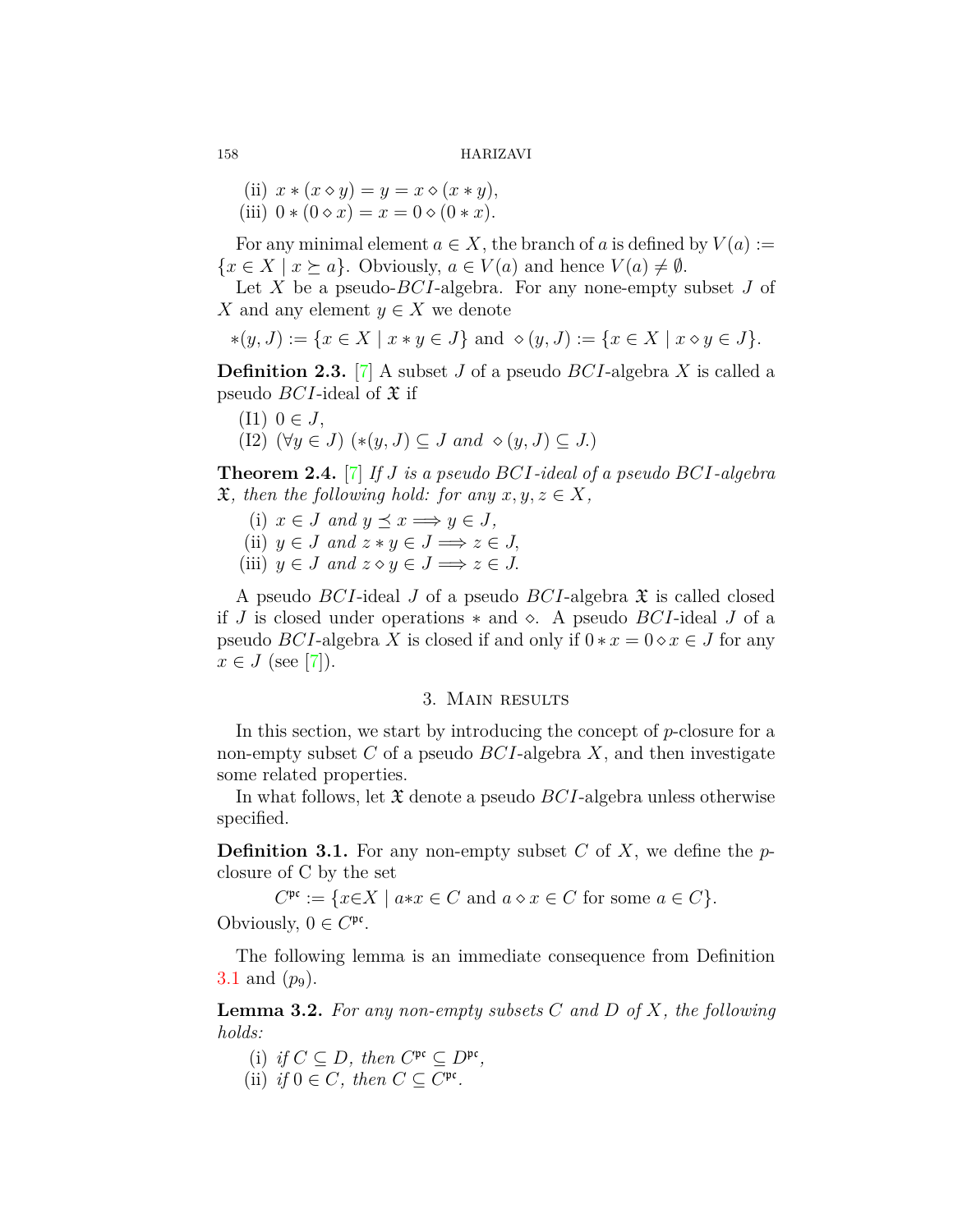In the following theorem, we give a characterization of the minimal elements of *X*.

<span id="page-4-0"></span>**Theorem 3.3.** An element a of X is minimal if and only if  $\{a\}^{pc} =$  $K(\mathfrak{X})$ .

*Proof.* ( $\Rightarrow$ ) Let *a* be a minimal element of *X*. Assume that  $x \in \{a\}^{pr}$ . Then  $a * x = a = a \diamond x$  and so, using  $(p_5)$ , we have  $0 = (a * x) \diamond a =$  $(a \diamond a) * x = 0 * x$ . It follows that  $x \in K(\mathfrak{X})$ . Hence  $\{a\}^{\mathfrak{pc}} \subseteq K(\mathfrak{X})$ . To prove the reverse inclusion, let  $x \in K(\mathfrak{X})$ . Then  $0 * x = 0$ , and so we have

$$
a * x = (0 \diamond (0 * a)) * x
$$
 by the minimality of a  
=  $(0 * x) \diamond (0 * a)$  by  $(p_5)$ 

$$
= 0 \diamond (0 * a) \qquad \qquad \text{by } (p_{13})
$$

 $= a$ , by the minimality of a

that is,  $a * x = a$ , which implies that  $x \in \{a\}^{pr}$ . Therefore  $K(\mathfrak{X}) \subseteq \{a\}^{pr}$ and so  ${a}^{\text{pre}} = K(\mathfrak{X})$ .

 $(\Leftarrow)$  Assume that  $\{a\}^{pr} = K(\mathfrak{X})$ . Let  $b \in X$  with  $b \preceq a$ . Then  $0 \leq a * b$  and so  $a * b \in K(\mathfrak{X})$ . Thus  $a * b \in \{a\}^{\mathfrak{pr}}$  and hence  $a \diamond (a * b) = a$ . It follows from  $(p_5)$  that  $a * b = (a \diamond (a * b)) * b = (a * b) \diamond (a * b) = 0$ , that is,  $a \preceq b$ . Hence  $a = b$ . Therefore a is a minimal element of X. □

In the following theorem, we give a necessary and sufficient condition for a pseudo *BCI*-algebra to be a pseudo *BCK*- algebra.

<span id="page-4-1"></span>**Theorem 3.4.**  $\mathfrak{X}$  *is a pseudo BCK*-algebra *if and only if*  $\{0\}^{\mathfrak{pc}} = X$ *.* 

*Proof.* ( $\Rightarrow$ ) Let  $\mathfrak X$  be a pseudo *BCK*-algebra. Then for any  $x \in X$ ,  $0 * x = 0 = 0 \diamond x$ . It follows that  $x \in \{0\}^{pr}$  for any  $x \in X$ . Therefore  ${0}^{\text{pc}} = X$ .

 $(\Leftarrow)$  Assume that  $\{0\}^{\text{pc}} = X$ . Then using Theorem [3.3,](#page-4-0) we get  $X = K(\mathfrak{X})$ . This implies that  $\mathfrak{X}$  is a pseudo *BCK*-algebra. □

**Corollary 3.5.**  $\mathfrak{X}$  *is a pseudo BCK-algebra if and only if*  $C^{\mathfrak{pc}} = X$ *for any subset C of X containing* 0*.*

*Proof.* Using Lemma [3.2\(](#page-3-1)i) and Theorem [3.4,](#page-4-1) the proof is straightforward.  $\Box$ 

In the following, we introduce some subsets of *X* whose *p*-closure are maximal pseudo *BCK*-algebra of X.

<span id="page-4-2"></span>**Theorem 3.6.** *For any* X*, the following hold:*

- (i) *if C is a subset of*  $K(\mathfrak{X})$  *and*  $0 \in C$ *, then*  $C^{\mathfrak{pc}} = K(\mathfrak{X})$ *,*
- $(iii)$   $K(\mathfrak{X})^{\mathfrak{pc}} = K(\mathfrak{X}),$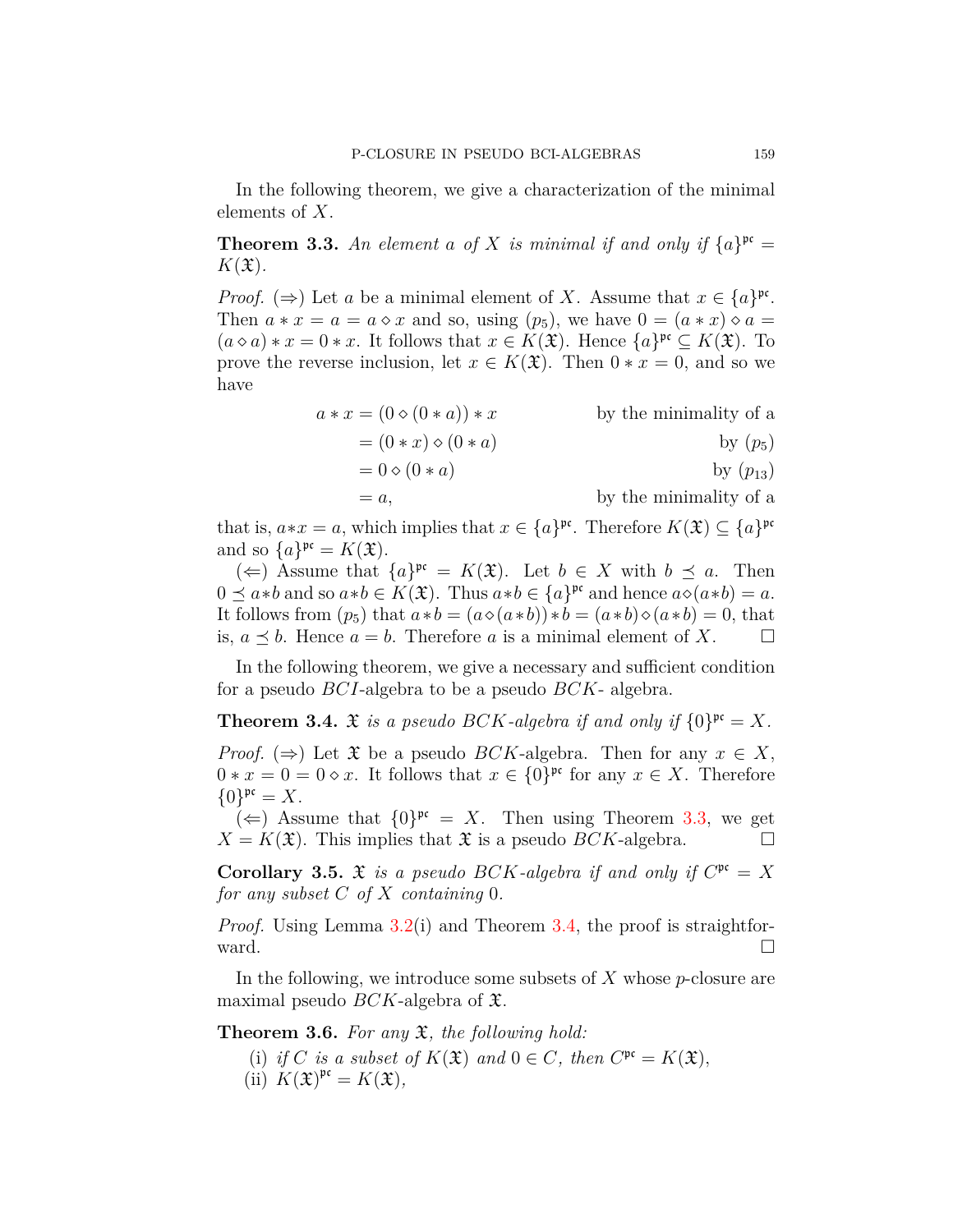(iii) *for any element c of X*,  $\{A(c)\}^{\text{pc}} = K(\mathfrak{X})$ *, where*  $A(c) = \{x \in$  $X \mid x \leq c$ .

*Proof.* (i) Since  $\{0\} \subseteq C \subseteq K(\mathfrak{X})$ , it follows from Lemma [3.2\(](#page-3-1)i) that *{*0*}*<sup>pc</sup> ⊆ *C*<sup>pc</sup> ⊆ *K*( $\mathfrak{X}$ )<sup>pc</sup>. Thus by Theorem [3.3,](#page-4-0) we obtain *K*( $\mathfrak{X}$ ) ⊆ *C*<sup>pc</sup> ⊆  $K(\mathfrak{X})$ , which implies that  $C^{\mathfrak{pc}} = K(\mathfrak{X})$ .

(ii) It is an immediate consequence of (*i*).

(iii) Let  $x \in K(\mathfrak{X})$ . Then  $0 * x = 0 = 0 \diamond x$  and so  $(c * x) \diamond c =$  $(c \diamond c) * x = 0 * x = 0$ . This implies that  $c * x \preceq c$  and so  $c * x \in A(c)$ . Moreover,  $c \in A(c)$ . Hence,  $x \in A(c)^{pr}$  and so  $K(\mathfrak{X}) \subseteq A(c)^{pr}$ . Now let  $x \in A(c)^{pr}$ . Then there exists  $t \in A(c)$  such that  $t * x \preceq c$ , that is,  $(t * c) * x = 0$ . On the other hand, from  $t \in A(c)$  we have  $t * c = 0$ . Thus,  $0 * x = 0$  and so  $x \in K(\mathfrak{X})$ . Therefore  $A(c)^{\mathfrak{p}(\mathfrak{e})} = K(\mathfrak{X})$ .

**Proposition 3.7.** For any subset C of X containing  $M(\mathfrak{X})$ ,  $C^{\mathfrak{pc}} = X$ .

*Proof.* (i) Let  $x \in X$ . We know that  $0 \times (0 \times x)$  is a minimal element of X, and so 0 *∗* (0 *∗ x*)  $\in M(X)$ . Thus, 0 *∗* (0 *∗ x*)  $\in C$ . Now, using (*p*<sub>5</sub>), we get  $(0 * (0 * x)) * x = 0 \in C$  and  $(0 * (0 * x)) * x = 0 \in C$ , which implies  $x \in C^{\mathfrak{pc}}$ . Therefore  $C^{\mathfrak{pc}} = X$ . □

<span id="page-5-0"></span>**Lemma 3.8.** *Let C be a subalgebra of X. Then the following statement are equivalent: for any*  $x \in X$ *,* 

- (i)  $x \in C^{\mathfrak{pc}}$ .
- $(iii)$   $0 * x \in C$ *.*
- (iii)  $0 * x \in C^{\text{pc}}$ .

*Proof.* (i) $\Rightarrow$ (ii) Let  $x \in C^{pc}$ . Then  $a * x \in C$  and  $a \diamond x \in C$  for some  $a \in C$ , and so, since *C* is closed, we get  $(a * x) \diamond a \in C$ . On the other hand, we have  $(a * x) \diamond a = (a \diamond a) * x = 0 * x$ . Therefore  $0 * x \in C$ .

(ii)*⇒*(iii) This is obvious by Lemma [3.2\(](#page-3-1)ii).

 $(iii) \Rightarrow (i)$  Let  $0*x \in C^{pc}$ . Then there exists  $a \in C$  such that  $a*(0*x) \in C$ *C* and  $a \diamond (0 * x) \in C$ . Since *C* is closed, we obtain  $(a * (0 * x)) \diamond a \in C$ . But using  $(p_5)$ , we have  $(a*(0*x)) \diamond a = 0*(0*x)$ . Hence  $0*(0*x) \in C$ . Now, by  $(p_5)$ , we get  $(0*(0*x))*x=0=(0*(0*x))\diamond x$ . Therefore, it follows from  $0 \in C$  that  $x \in C^{\text{pc}}$ . □

The following follows from Lemma [3.8.](#page-5-0)

**Corollary 3.9.** *If*  $C$  *is a subalgebra of*  $X$ *, then so is*  $C^{pc}$ *.* 

In the following theorem, for any subalgebra *C* of *X*, we give a characterization of  $C^{\mathfrak{pr}}$  by some branches of C.

**Theorem 3.10.** *If C is a subalgebra of X, then*  $C^{pc} = \bigcup$ *c∈C*  $V(0 * c)$ .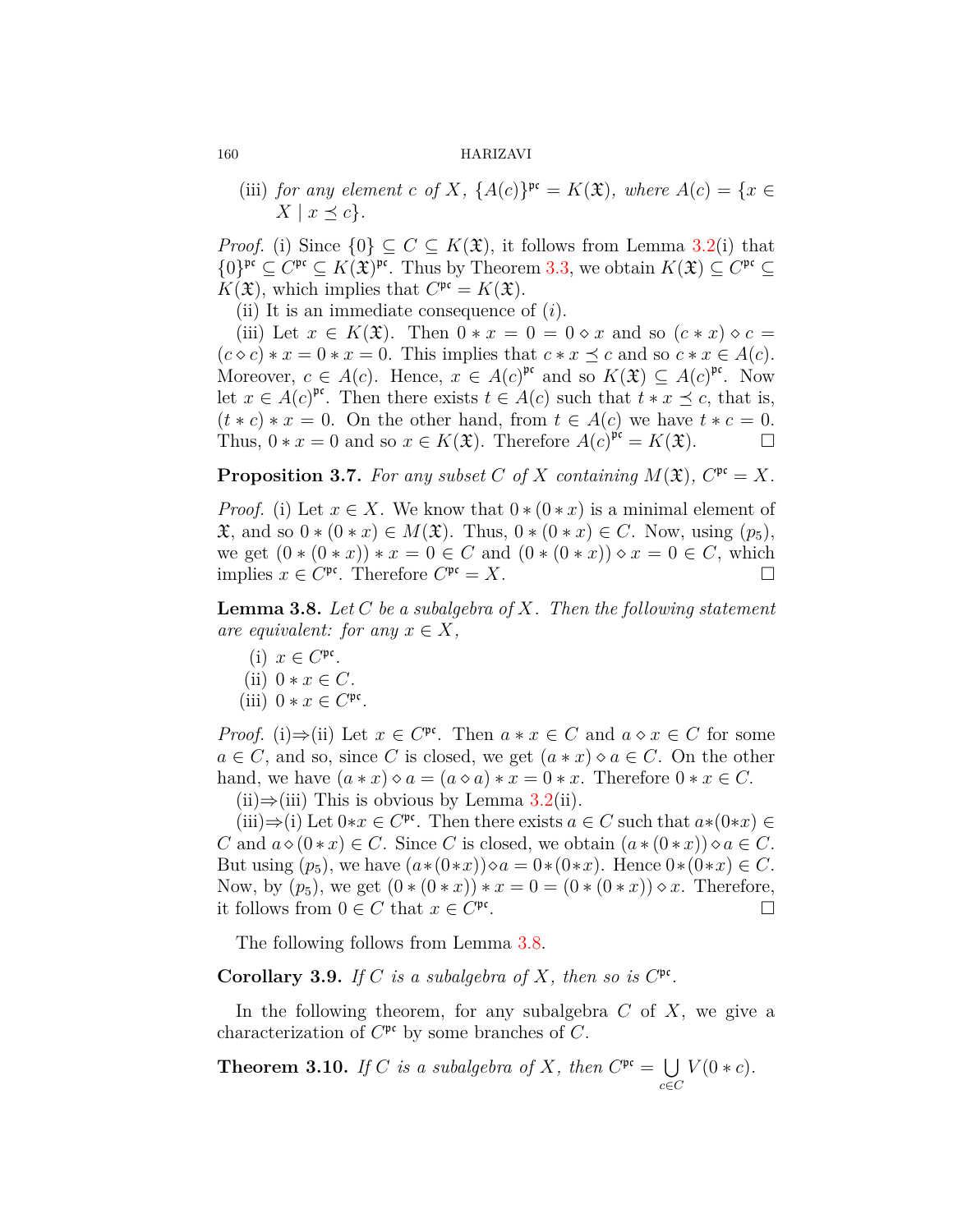*Proof.* Let  $x \in C^{pc}$ . Then by Lemma [3.8](#page-5-0),  $0 \times x \in C$ . Since  $0 \times (0 \times x) \preceq x$ , by putting  $c = 0 * x$ , we get  $x \in V(0 * c)$ . This implies that  $C^{\mathfrak{pc}} \subseteq$  $\bigcup V(0*c)$ . In order to show the reverse inclusion, let  $x \in \bigcup V(0*c)$ . *c∈C c∈C* Then there exists  $c \in C$  such that  $x \in V(0 * c)$ ). Thus,  $0 * c \preceq x$  and so  $(0 * c) * x = 0$  and  $(0 * c) \diamond x = 0$ . Moreover, since *C* is a subalgebra, we have  $0 * c \in C$  and hence  $x \in C^{\mathfrak{pc}}$ . Therefore  $\bigcup V(0 * c) \subseteq C^{\mathfrak{pc}}$ , *c∈C* and so the proof is completed.  $\Box$ 

In the following, we establish an important property of the *p*-closure.

<span id="page-6-2"></span>**Theorem 3.11.** *If*  $C$  *is a pseudo BCI*-ideal of  $\mathfrak{X}$ *, then*  $C^{\mathfrak{pc}}$  *is a pseudo BCI-ideal of* X*, too.*

*Proof.* We first prove that  $C^{\mathfrak{pc}}$  is a pseudo *BCI*-ideal of  $\mathfrak{X}$ . Clearly,  $0 \in C^{\mathfrak{pc}}$ . Now, we show that  $*(y, C^{\mathfrak{pc}}) \subseteq C^{\mathfrak{pc}}$  and  $\diamond(y, C^{\mathfrak{pc}}) \subseteq C^{\mathfrak{pc}}$  for any  $y \in C^{\mathfrak{pc}}$ . Let  $x \in *(y, C^{\mathfrak{pc}})$ . Then  $x * y \in C^{\mathfrak{pc}}$ , and so there exists  $b \in C$ such that  $b*(x*y) \in C$  and  $b\diamond(x*y) \in C$ . Also, from  $y \in C<sup>pc</sup>$ , we have  $a * y \in C$  and  $a \diamond y \in C$  for some  $a \in C$ . We first show that  $b \diamond (0 * a) \in C$ . It is easy to see that  $(b \diamond (0 * a)) * b = (b * b) \diamond (0 * a) = 0 \diamond (0 * a) \preceq a$ . Thus, since  $a, b \in C$ , we conclude

<span id="page-6-1"></span>
$$
b \diamond (0 * a) \in C. \tag{3.1}
$$

Now, we show that  $x \in C^{\mathfrak{pc}}$ . For this purpose, using  $(p_5)$  and axiom (*a*1), we have

$$
((b \diamond (0 * a)) \diamond x) * (b \diamond (x * y)) = ((b \diamond (0 * a)) * (b \diamond (x * y))) \diamond x
$$
  
\n
$$
\preceq ((x * y) \diamond (0 * a)) \diamond x
$$
  
\n
$$
= ((x \diamond (0 * a)) * y) \diamond x
$$
  
\n
$$
= ((x \diamond (0 * a)) \diamond x) * y
$$

Thus

 $((b \diamond (0 * a)) \diamond x) * (b \diamond (x * y)) \preceq ((x \diamond (0 * a)) \diamond x) * y.$  (3.2)

On the other hand, using  $(p_5)$  and axiom  $(a_1)$  again, we have

$$
(((x \diamond (0 * a)) \diamond x) * y) \diamond (a * y) \preceq ((x \diamond (0 * a)) \diamond x) * a
$$
  

$$
= ((x \diamond (0 * a)) * a) \diamond x
$$
  

$$
= ((x * a) \diamond (0 * a)) \diamond x
$$
  

$$
\preceq (x * 0) \diamond x
$$
  

$$
= 0.
$$

This implies that

<span id="page-6-0"></span>
$$
((x \diamond (0 * a)) \diamond x) * y \preceq a * y \tag{3.3}
$$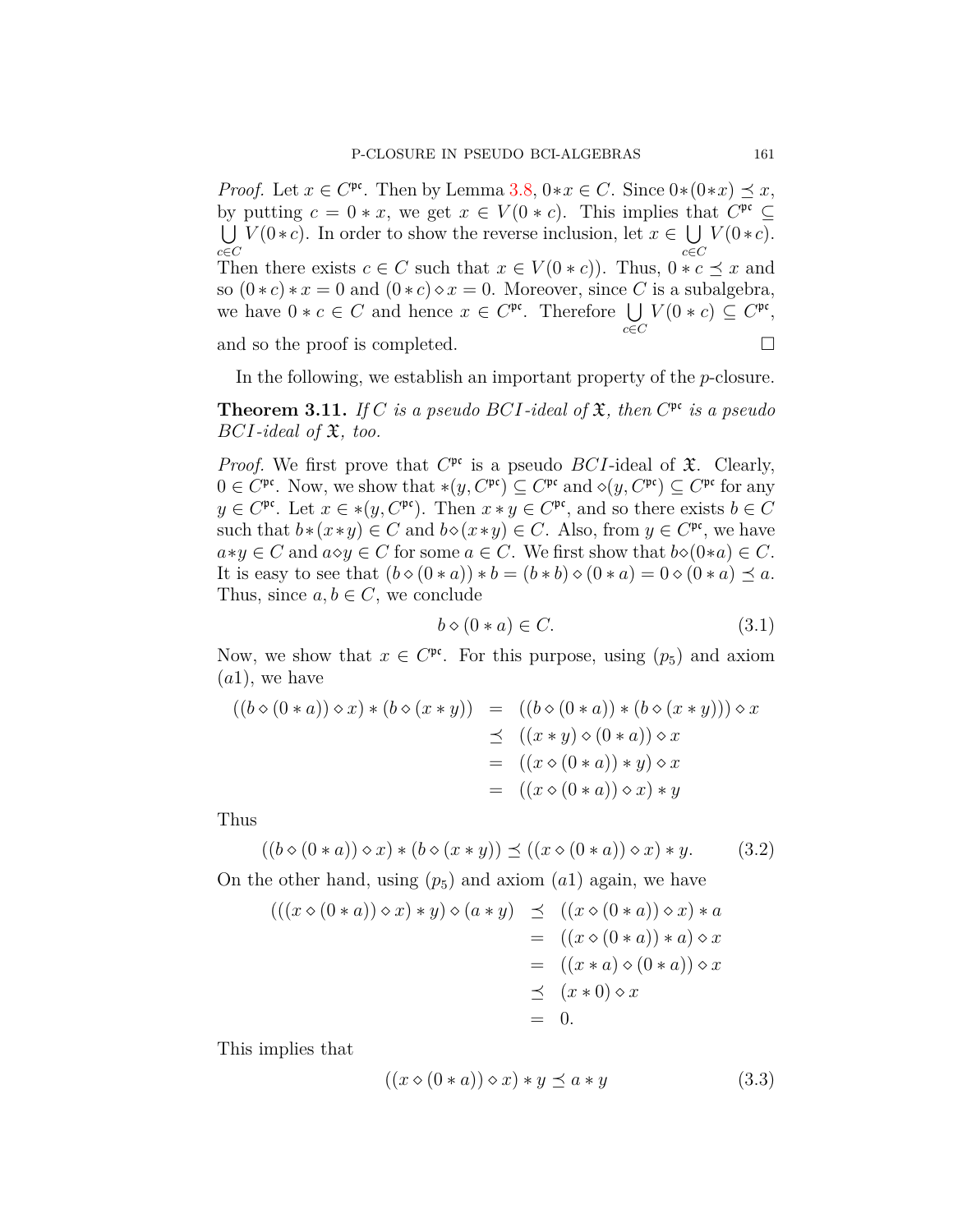Combining (3.2) and ([3.3\)](#page-6-0), we obtain  $((b \diamond (0 * a)) \diamond x) * (b \diamond (x * y)) \preceq$ *a*<sup>∗</sup>*y*  $∈$  *C*. Thus, since *b*<sup>*◇*</sup>( $x$ <sup>*∗y*</sup>)  $∈$  *C*, we get (*b*<sup>*⊗*(0*∗a*)) $\diamond x ∈ C$ . Similarly,</sup> applying  $a \diamond (x * y) \in C$  and  $a \diamond y \in C$ , we can show that  $(b \diamond (0 * a)) * x \in C$ . Hence, by [\(3.1](#page-6-1)), we have  $x \in C^{\text{pc}}$ , and so  $*(y, C^{\text{pc}}) \subseteq C^{\text{pc}}$ . By the similar argument, we can show that  $\diamond(y, C^{\mathfrak{pc}}) \subseteq C^{\mathfrak{pc}}$ . Therefore  $C^{\mathfrak{pc}}$  is a pseudo *BCI*-ideal of  $\mathfrak{X}$ .  $\Box$ 

The following is another important property of the p-closure.

<span id="page-7-0"></span>**Theorem 3.12.** *If*  $C$  *is a pseudo*  $BCI$ -ideal of  $\mathfrak{X}$ *, then*  $C^{\mathfrak{pc}}$  *is a closed pseudo BCI-ideal of*  $\mathfrak X$  *containing*  $K(\mathfrak X)$ *.* 

*Proof.* Let  $x \in C^{\mathfrak{pc}}$ . Then  $a * x \in C$  and  $a \diamond x \in C$  for some  $a \in C$ . Using  $(p_5)$ , we get  $(a * (0 * a)) \diamond a = 0 * (0 * a) \preceq a \in C$ , and so  $a * (0 * a) \in C$ . Similarly, we have  $a \diamond (0 * a) \in C$ . Thus  $0 * a \in C^{pc}$ . Now, since  $(0 * x) * (a * x) \preceq 0 * a \in C^{\mathfrak{pc}}$ , it follows from  $a * x \in C \subseteq C^{\mathfrak{pc}}$ that  $0 * x \in C^{\text{pc}}$ . Therefore  $C^{\text{pc}}$  is closed. Also, using Theorem [3.3](#page-4-0) and Lemma [3.2](#page-3-1), we get  $K(\mathfrak{X}) = \{0\}^{\mathfrak{p} \mathfrak{c}} \subseteq C^{\mathfrak{p} \mathfrak{c}}$ , and so the proof is completed. □

<span id="page-7-1"></span>**Lemma 3.13.** *For any* X*,*

$$
K(\mathfrak{X}) = \{x \diamond (0 * (0 * x)) \mid \text{for some } x \in X\}
$$
  
=  $\{x * (0 * (0 * x)) \mid \text{for some } x \in X\}.$ 

*Proof.* (i) For any  $x \in X$ , we have

$$
0 * (x \diamond (0 * (0 * x))) = (0 * x) \diamond (0 * (0 * (0 * x))) \qquad \text{by } (p_{14})
$$

$$
= (0 * x) \diamond (0 * x) \qquad \text{by } (p_{8})
$$

$$
= 0
$$

Thus for any  $x \in X$ ,  $x \diamond (0*(0*x)) \in K(\mathfrak{X})$ . Therefore  $\{x \diamond (0*(0*x)) \mid$ *for some*  $x \in X$   $\subseteq$   $K(\mathfrak{X})$ . On the other hand, if  $x \in K(\mathfrak{X})$ , then  $0*x = 0$  and so  $x = x \diamond (0*(0*x))$ . This implies  $K(\mathfrak{X}) \subseteq \{x \diamond (0*(0*x)) \mid$ *for some*  $x \in X$ . Therefore  $K(\mathfrak{X}) = \{x \diamond (0 * (0 * x)) \mid \text{for some } x \in X\}$  $X$ <sup>}</sup>. Similarly, we can show the second part of the lemma. □

In the following, we introduce an interesting property of the *p*closure.

<span id="page-7-2"></span>**Theorem 3.14.** *If C is a pseudo BCI*-ideal of  $\mathfrak{X}$ *, then*  $C^{\mathfrak{pc}} = (C^{\mathfrak{pc}})^{\mathfrak{pc}}$ *. Proof.* Since  $0 \in C^{\mathfrak{pc}}$ , it follows from Lemma [3.2](#page-3-1)(ii) that  $C^{\mathfrak{pc}} \subseteq (C^{\mathfrak{pc}})^{\mathfrak{pc}}$ . To show the reverse inclusion, let  $x \in (C^{\mathfrak{pc}})^{\mathfrak{pc}}$ . By Theorem [3.12,](#page-7-0)  $C^{\mathfrak{pc}}$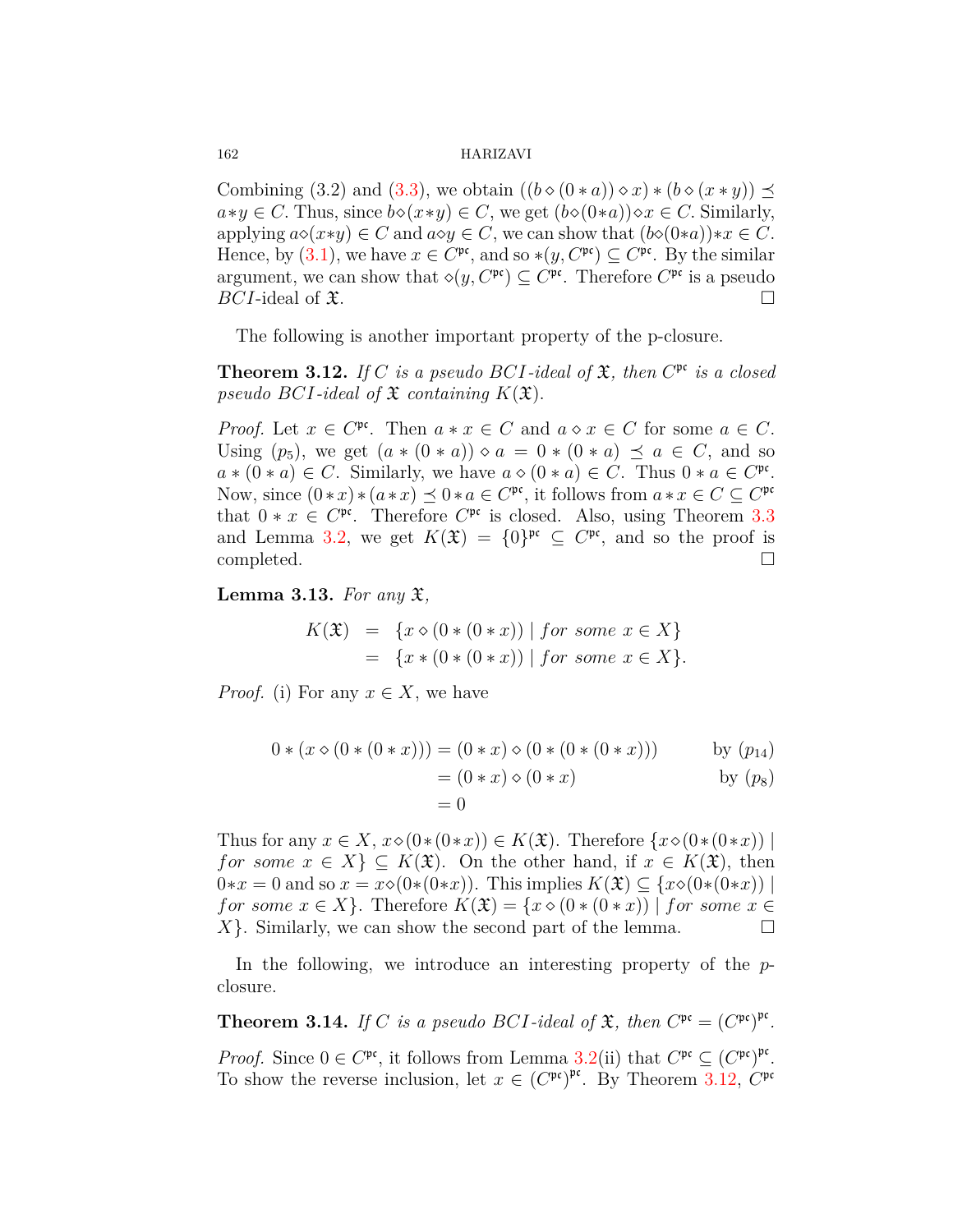is a subalgebra of  $\mathfrak X$  and so by Lemma [3.8,](#page-5-0) we get  $0 * x \in C^{\mathfrak{pc}}$ . Then, since  $C^{\mathfrak{pc}}$  is closed, we have

<span id="page-8-0"></span>
$$
0*(0*x) \in C^{\text{pc}}.\tag{3.4}
$$

By Lemma [3.13](#page-7-1), we have  $x \diamond (0 * (0 * x)) \in K(\mathfrak{X})$ . On the other hand,  $K(\mathfrak{X}) \subseteq C^{\mathfrak{pc}}$ . Hence  $x \diamond (0 * (0 * x)) \in C^{\mathfrak{pc}}$ , and so by [\(3.4](#page-8-0)), we get  $x \in C^{\text{pc}}$ . Therefore  $(C^{\text{pc}})^{\text{pc}} \subseteq C^{\text{pc}}$ , which completes the proof. □

**Corollary 3.15.** *For any*  $\mathfrak{X}$ *, the mapping*  $\mathfrak{pc} : \mathbb{I}(\mathfrak{X}) \to \mathbb{I}(\mathfrak{X})$  *defined by*  $\mathfrak{pr}(C) = C^{\mathfrak{pr}}$  *for any*  $C \in \mathbb{I}(\mathfrak{X})$  *is a closure operator on*  $(\mathbb{I}(\mathfrak{X}), \subseteq)$ *, where*  $\mathbb{I}(\mathfrak{X})$  *denotes the set of all pseudo BCI-ideals of*  $\mathfrak{X}$ *.* 

*Proof.* It is an immediate consequence from Lemma [3.2](#page-3-1) and Theorem  $3.14.$  $3.14.$ 

In the following theorem, we give a necessary and sufficient condition for a pseudo *BCI*- ideal to be closed.

**Theorem 3.16.** *Let C be a pseudo BCI-ideal of* X*. If we denote*  $C_{\circ} = \{x \in C \mid 0 * x \in C\},\$  then the following are equivalent:

- (i) *C is closed,*
- $(iii)$   $C = C_{\circ},$
- (iii)  $C^{\mathfrak{pc}} = C_{\circ}^{\mathfrak{pc}}$ .

*Proof.* The proof of (i) $\Rightarrow$  (ii) and (ii) $\Rightarrow$  (iii) are easy.

(iii)⇒ (i) Assume that  $C_\circ^{~\mathfrak{p} \mathfrak{c}} = C^{\mathfrak{p} \mathfrak{c}}$  and  $x \in C$ . Then, by the closeness of  $C^{\mathfrak{pr}}$ , we have  $0 * x \in C^{\mathfrak{pr}}$  and so by assumption,  $0 * x \in C^{\mathfrak{pr}}$ . Thus there exists  $a \in C_0$  such that  $a * (0 * x) \in C_0$  and  $a \diamond (0 * x) \in C_0$ . From this and definition of  $C_{\circ}$  it follows that  $0 * (a * (0 * x)) \in C$ . Now we have

$$
(0 * x) * a = (0 \diamond (0 * (0 \diamond x))) * a
$$
 by  $(p_8)$ 

$$
= (0 * a) \diamond (0 * (0 \diamond x))
$$
 by axiom (a2)

$$
= 0 * (a * (0 * x))
$$
 by  $(p_{14})$ 

Hence  $(0 * x) * a \in C$  and so from  $a \in C_0 \subseteq C$ , we conclude  $0 * x \in C$ . Therefore  $C$  is closed.  $\square$ 

In the following, we consider the *p*-closure of intersection of a family of closed pseudo *BCI*-ideals of X.

**Theorem 3.17.** For every family  ${C_{\alpha}}_{\alpha \in I}$  of closed pseudo BCI-ideals  $of$   $\mathfrak{X}, \left( \bigcap_{\alpha \in I} C_{\alpha} \right)$ <sup>pc</sup> =  $\bigcap_{\alpha \in I} C_{\alpha}$ <sup>pc</sup>.

*Proof.* By Lemma [3.2](#page-3-1)(i),  $(\bigcap_{\alpha \in I} C_{\alpha})^{\mathfrak{pc}} \subseteq C_{\alpha}^{\mathfrak{pc}}$  for every  $\alpha \in I$ . Thus  $(\bigcap_{\alpha \in I} C_{\alpha})^{\mathfrak{pc}} \subseteq \bigcap_{\alpha \in I} C_{\alpha}^{\mathfrak{pc}}$ . Now let  $x \in \bigcap_{\alpha \in I} C_{\alpha}^{\mathfrak{pc}}$ . Then for every  $\alpha \in I$ , there exists  $c_{\alpha} \in C_{\alpha}$  such that  $c_{\alpha} * x \in C_{\alpha}$ . Using  $(p_7)$  and the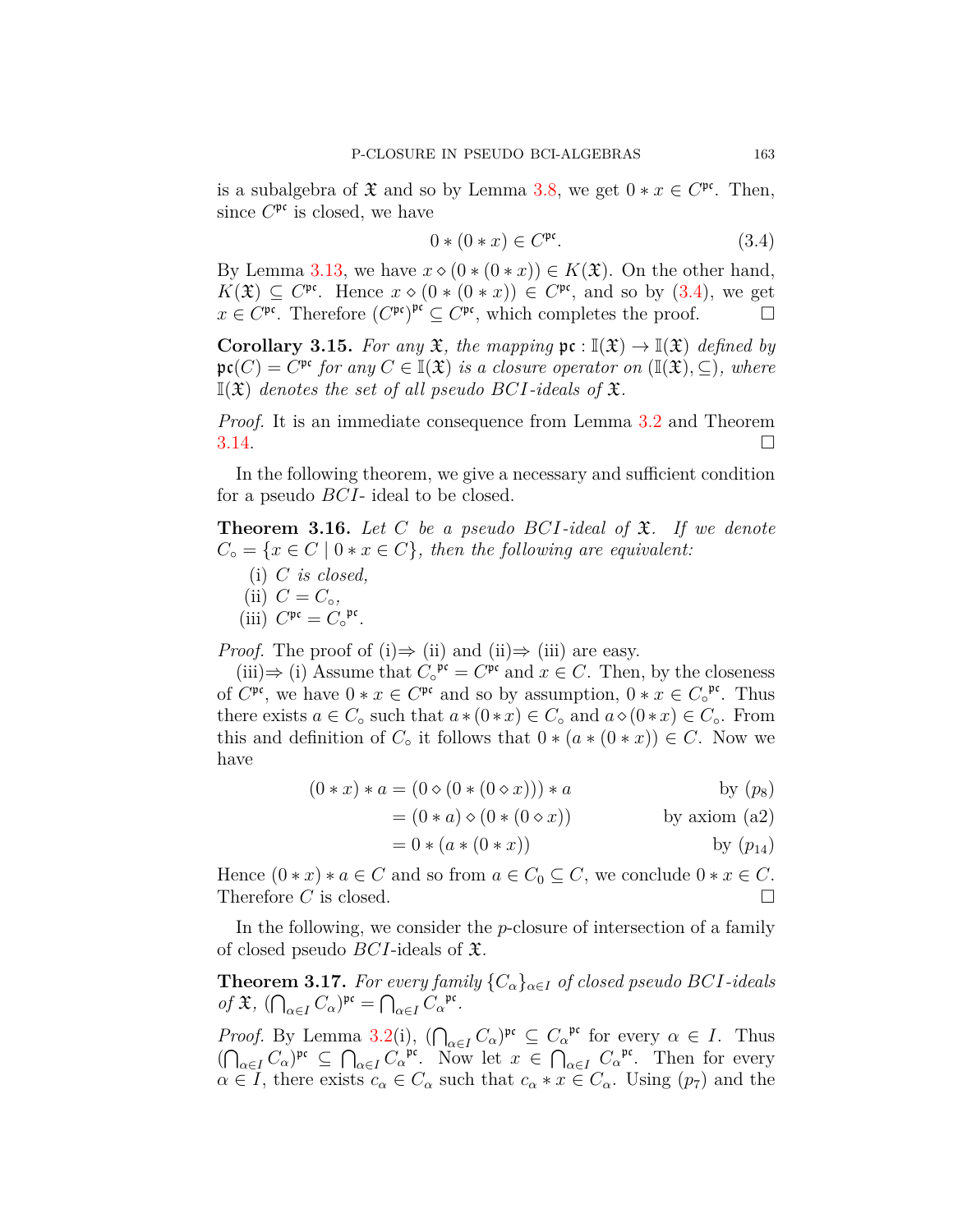fact that  $C_{\alpha}$  is closed, we conclude  $(0 * x) * (c_{\alpha} * x) \preceq 0 * c_{\alpha} \in C_{\alpha}$ . Then, it follows from  $c_{\alpha} * x \in C_{\alpha}$  that  $0 * x \in C_{\alpha}$  and so  $0 * x \in \bigcap_{\alpha \in I} C_{\alpha}$ . Also, obviously,  $0 \diamond x \in \bigcap_{\alpha \in I} C_\alpha$ . Thus  $x \in (\bigcap_{\alpha \in I} C_\alpha)^{\mathfrak{pr}},$  and consequently  $\bigcap_{\alpha \in I} (C_{\alpha})^{\mathfrak{pc}} \subseteq (\bigcap_{\alpha \in I} C_{\alpha})^{\mathfrak{pc}}$ . Therefore  $(\bigcap_{\alpha \in I} C_{\alpha})^{\mathfrak{pc}} = \bigcap_{\alpha \in I} C_{\alpha}^{\mathfrak{pc}}$ .

To give a characterization of the *p*-semisimple pseudo *BCI*-algebras, we recall the following notation [[10](#page-10-3)].

For any non-empty subset  $C$  of  $\mathfrak{X}$ , we denote

$$
C^{\circ} := \{ 0 * x \mid x \in C \} = \{ 0 \diamond x \mid x \in C \}.
$$

<span id="page-9-0"></span>**Lemma 3.18.** *For any pseudo BCI-ideal C of* X*, the following hold:*

- (i)  $C^{\circ} \subseteq C^{\mathfrak{pc}}$ ,
- (ii)  $\langle C \cup C^{\circ} \rangle^{\mathfrak{pc}} = C^{\mathfrak{pc}}$ .

*Proof.* (i) Let  $0 * x \in C^{\circ}$  for some  $x \in C$ . Then, from  $0 * (0 * x) \preceq x$ , we get  $0 * (0 * x) \in C$ . Also, obviously,  $0 \diamond (0 * x) \in C$ . Theerfore  $0 * x \in C^{\text{pc}}$  and so  $C^{\circ} \subseteq C^{\text{pc}}$ .

(ii) By (i) and Lemma [3.2](#page-3-1)(ii), we have  $C, C^{\circ} \subseteq C^{\mathfrak{pc}}$ . Since  $C^{\mathfrak{pc}}$  is a pseudo *BCI*-ideal, we obtain  $C \subseteq \langle C \cup C^{\circ} \rangle \subseteq C^{\mathfrak{pc}}$ , hence  $C^{\mathfrak{pc}} \subseteq C^{\mathfrak{pc}}$  $\langle C \cup C^{\circ} \rangle^{pr}$  ⊆  $(C^{pr})^{pr}$ . Thus by Theorem [3.14](#page-7-2), we conclude  $\langle C \cup C^{\circ} \rangle^{pr}$  = *C* pc . □

In the next theorem, we give a characterization of the *p*-semisimple pseudo *BCI*-algebras.

**Theorem 3.19.**  $\mathfrak{X}$  is p-semisimple  $\Leftrightarrow \langle C \cup C^{\circ} \rangle = C^{\mathfrak{pc}}$  for all pseudo  $BCI$ *-ideal*  $C$  *of*  $\mathfrak{X}$ *.* 

*Proof.*  $(\Rightarrow)$  This is obvious by Lemma [3.18\(](#page-9-0)ii).

 $\langle$  ←  $\rangle$  Assume that  $\langle C \cup C^{\circ} \rangle = C^{\mathfrak{pr}}$  for any pseudo *BCI*-ideal *C* of X. Taking  $C := \{0\}$ , we get  $C^{\circ} = \{0\}$  and so by Theorem [3.6](#page-4-2)(ii), we have  $C^{pr} = K(\mathfrak{X})$ . On the other hand, by assumption, we obtain  $C^{\mathfrak{pr}} \equiv < C \cup C^{\circ} \geq \{0\}$ . Therefore  $K(\mathfrak{X}) = \{0\}$  and so by Lemma [3.13](#page-7-1), we obtain  $x \diamond (0 * (0 * x)) = 0$  for any  $x \in X$ . On the other hand,  $(0*(0*x) \diamond x = 0$ . Therefore  $0*(0*x) = x$  and so by Proposition [2.2,](#page-2-0)  $\mathfrak X$  is a *p*-semisimple *BCI*-algebra.  $\Box$ 

In the following theorem, we establish the main result of this paper.

**Theorem 3.20.** For any pseudo BCI-ideal C of  $\mathfrak{X}$ ,  $C^{\mathfrak{pc}}$  is the least *closed pseudo BCI*-ideal of  $\mathfrak X$  *containing C* and  $K(\mathfrak X)$ *.* 

*Proof.* Combining Lemma [3.2\(](#page-3-1)ii) and Theorems [3.11](#page-6-2) and [3.12](#page-7-0), we conclude  $C^{\mathfrak{pc}}$  is a closed pseudo *BCI*-ideal of *X* containing *C* and  $K(\mathfrak{X})$ . To complete the proof, let *D* be another closed pseudo *BCI*-ideal of  $\mathfrak X$  containing *C* and  $K(\mathfrak X)$ , and let  $x \in C^{\mathfrak{pc}}$ . Then, since  $C^{\mathfrak{pc}}$  is closed,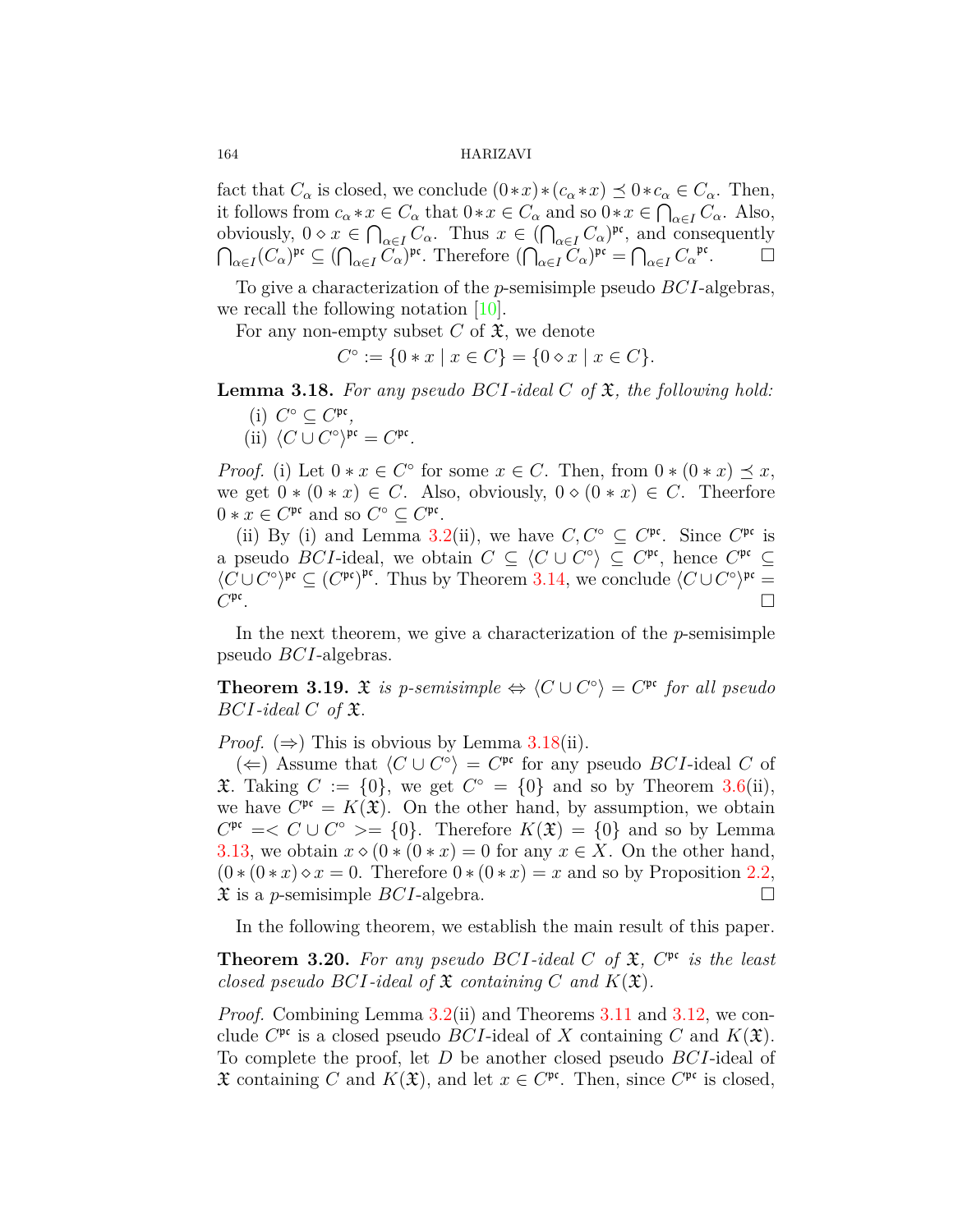we get  $0 * x \in C^{\text{pc}}$ . But from  $C \subseteq D$ , we have  $C^{\text{pc}} \subseteq D^{\text{pc}}$ . Thus  $0 * x \in D^{pr}$  and so it follows from Lemma [3.8](#page-5-0) that  $0 * (0 * x) \in D$ . We note that  $x \diamond (0 * (0 * x)) \in K(\mathfrak{X})$  and so from  $K(\mathfrak{X}) \subseteq D$ , we obtain  $x \diamond (0 * (0 * x)) \in D$ . Hence, since  $0 * (0 * x) \in D$ , we conclude  $x \in D$ . Therefore  $C^{\mathfrak{pr}} \subseteq D$ , and so the proof is completed. □

## **Acknowledgement**

The author would like to thank the referee for his careful reading and suggestions which helped to improve the paper. This work was supported by the research grant of the Shahid Chamran University of Ahvaz, Ahvaz, Iran.

#### **REFERENCES**

- <span id="page-10-7"></span>1. G. Dymek, On a periodic part of pseudo BCI-algebras, *Discussiones Math., General Algebra Appl.*, **35** (2015), 139–157.
- <span id="page-10-5"></span>2. G. Dymek, On pseudo BCI-algebras, *Annales Universitatis Mariae Curie-Sklodowska Lublin Poloia*, **1** (2015), 59–71.
- 3. G. Dymek, On two classes of pseudo BCI-algebras, *Discussiones Math., General Algebra Appl.*, **31** (2011), 217–229.
- <span id="page-10-4"></span>4. W. A. Dudek and Y. B. Jun, Pseudo BCI-algebras, *East Asian Math. J.*, **24** (2008), 187–190.
- <span id="page-10-0"></span>5. Y. Imai and K. Is*e*´ki, On axiom system of propositional calculi, *Proc. Japan Acad.*, **42** (1966), 19–22.
- <span id="page-10-1"></span>6. K. Is*e*´ki, An algebra related with a propositional calculus, *Proc. Japan Acad.*, **42** (1966), 26–29.
- <span id="page-10-8"></span>7. Y. B. Jun, H. S. Kim and J. Neggers, On pseudo BCI-ideals of pseudo BCIalgebras, *Matemat. Bech.*, **58** (2006), 39–46.
- <span id="page-10-6"></span>8. Y. H. Kim and K. S. So, On minimality in pseudo BCI-algebras, *Commun. Korean Math. Soc.*, **1** (2012), 7–13.
- <span id="page-10-2"></span>9. J. Meng and Y. B. Jun, *BCK-Algebras*, Kyung Moon Sa Co., Seoul., 1994.
- <span id="page-10-3"></span>10. H. Yisheng, *BCI-Algebra*, Science Press, Beijing, 2006.

#### **Habib Harizavi**

Department of Mathematics, Shahid Chamran University of Ahvaz, Ahvaz, Iran. Email: harizavi@scu.ac.ir